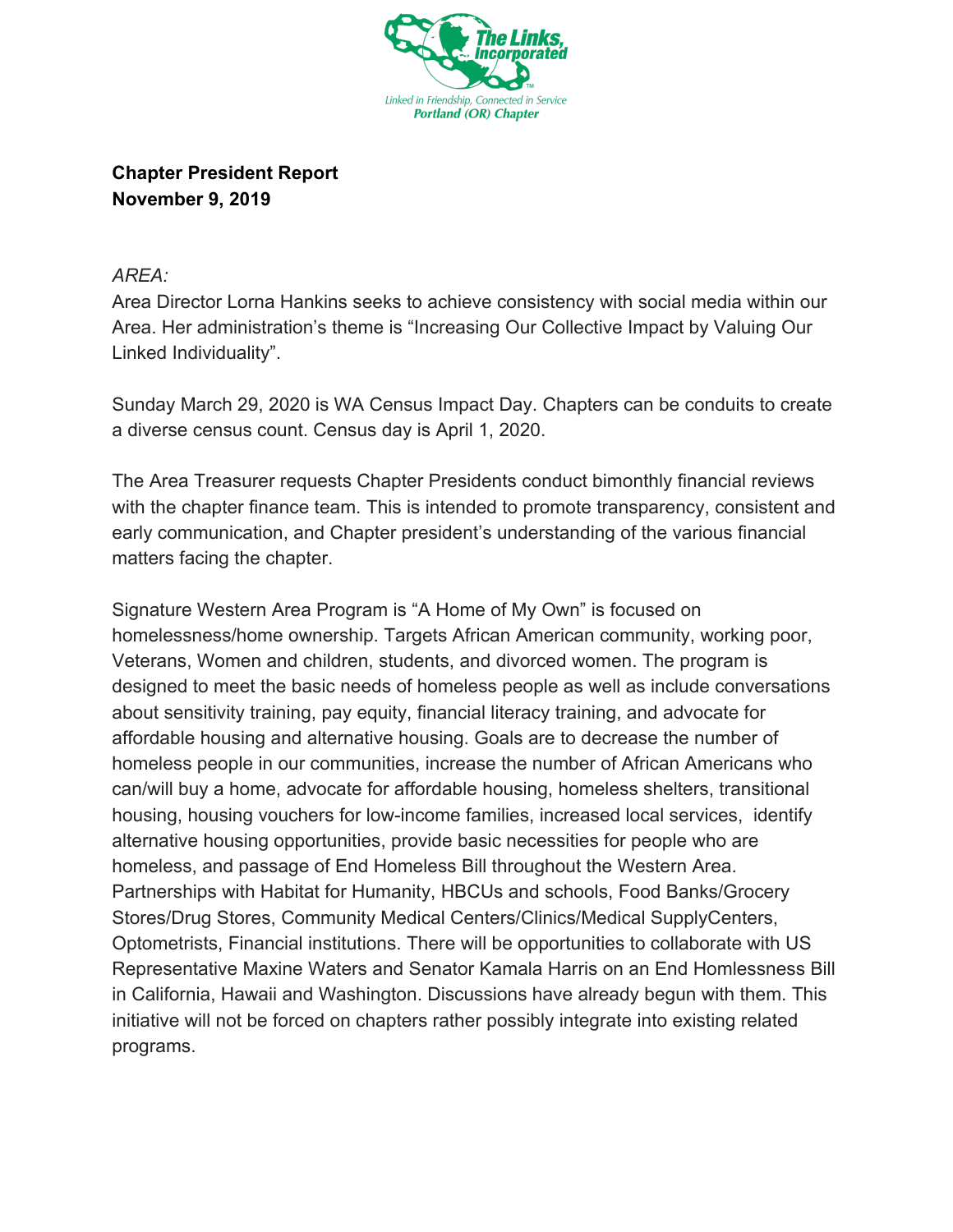

Plan ahead for the Western Area Leadership Summit will be October 2020, location to be determined. However, our Summits are usually held in the city where the next Area conference is located.

Western Area requests chapters submit two photos for the holiday greeting card. One action photo from a service project and a chapter photo. Deadline is Friday, November 15th.

New Western Area Fundraising Chairperson working in cooperation with the WA Foundation Representative. \$300K fundraising goal over the next biennium to increase fundraising for Area programs, HBCUs, and WA Conference. VIP fundraising will be underway for the "Portland Roses" program which aids the 2021 WA conference extras. \$50K fundraising goal for our WA HBCUs. Encourage 90% WA members to participate in vision 2020. An ambassador is needed from each chapter to be on the front lines to discuss the Area's fundraising and Foundation goals with chapter members. Chapter presidents are to email the names of our chapter representative to Link Deirdre Barrett England at [deirdrebarrettmarketing@gmail.com](mailto:deirdrebarrettmarketing@gmail.com) or Gwendolyn Washington at [gwendolynwash@gmail.com](mailto:gaendolynwash@gmail.com)

## *NATIONAL:*

For historical accuracy and in deference to Link Margaret Roselle Hawkins, "the" visionary behind the creation of The Links, primary rank shall be accorded to Link Hawkins in all "tandem" references to Link Margaret Roselle Hawkins and Link Sarah Strickland Scott as cofounders of The Links, Incorporated, as well as in other attributional citations about our organization's heritage.

The National President requested Chapter President input regarding where we need to focus our mission efforts. Should our mission trip in 2020 still be through the Jamaica mission trip or needed more in the Bahamas since the devastation is still evident. I sent a message to the National President via firesidechat.com stating our mission trip should be to the Bahamas. There will be a delegation sent ahead of any mission trip to assess the need.

National Day of Service is November 9, 2020. This is a day to celebrate our founders and their vision by wearing our shirts and participating together in community service.